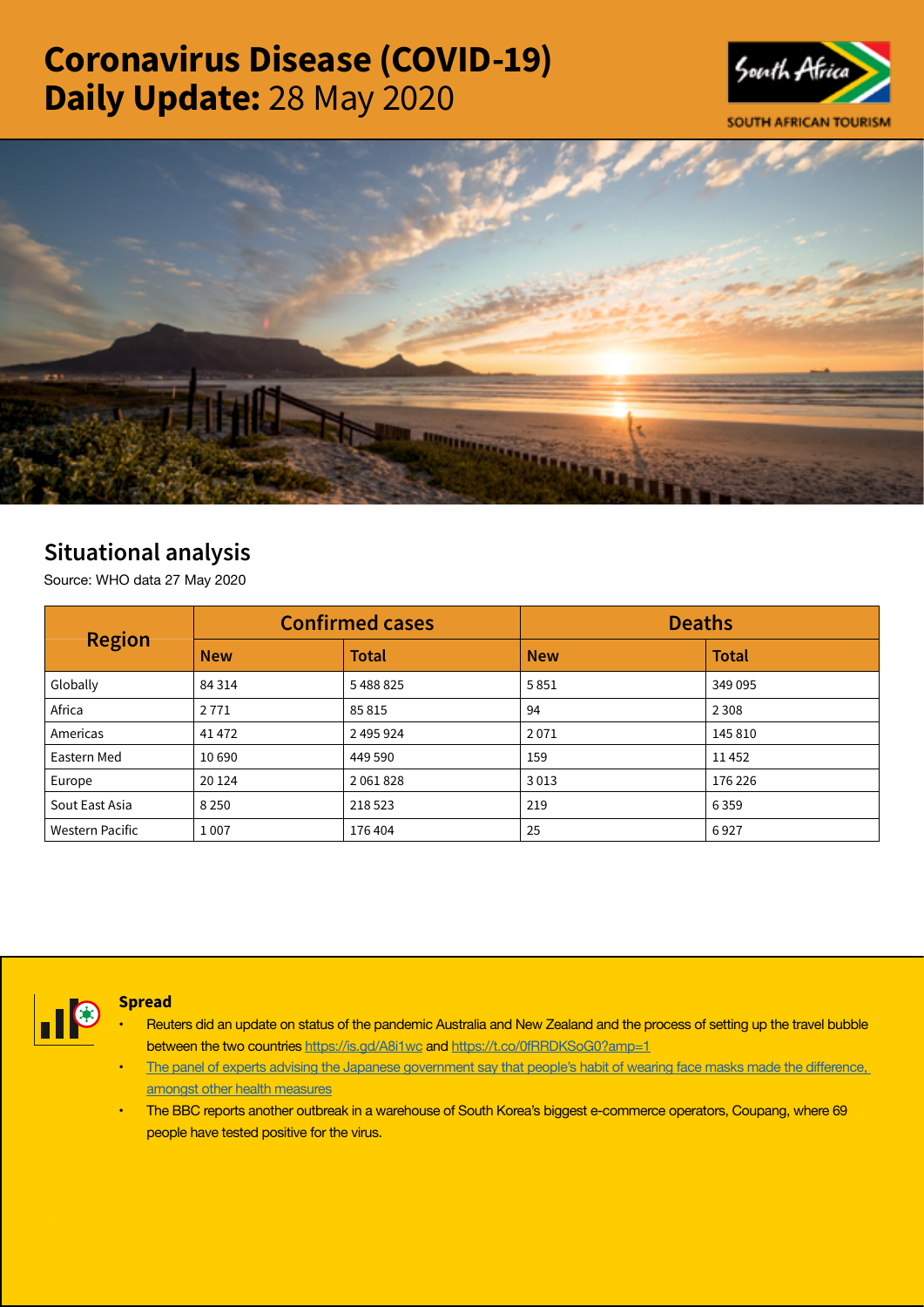

# South Africa:

| <b>Date</b> | <b>Tests</b> | <b>Negative</b> | <b>Positive</b> | <b>Deaths</b> | $% + /$<br><b>Tests</b> | % test/Pop<br>(58 780 000) | <b>Fatality Rate</b><br>(Deaths/<br>Pos) | Recover-<br>ies | <b>Recovery Rate</b><br>% (Rec/Pos) |
|-------------|--------------|-----------------|-----------------|---------------|-------------------------|----------------------------|------------------------------------------|-----------------|-------------------------------------|
| 21 May      | 525 433      | 506 296         | 19 137          | 369           | 3,64                    | 0,89                       | 1,93                                     |                 |                                     |
| 22 May      | 543 032      | 522 907         | 20 1 25         | 397           | 3,71                    | 0,92                       | 1,97                                     | 10 104          | 50                                  |
| 23 May      | 564 370      | 543 027         | 21 343          | 407           | 3.78                    | 0,96                       | 1,91                                     | 10 104          | 47                                  |
| 24 May      | 583 855      | 561 272         | 22 5 83         | 429           | 3,87                    | 0,99                       | 1,90                                     | 11 100          | 49                                  |
| 25 May      | 596 777      | 573 162         | 23 615          | 481           | 3,96                    | 1,02                       | 2,04                                     | 11917           | 50                                  |
| 26 May      | 605 991      | 581 727         | 24 264          | 524           | 4.00                    | 1,03                       | 2,16                                     | 12741           | 53                                  |
| 27 May      | 634 996      | 609 059         | 25 937          | 552           | 4,08                    | 1,08                       | 2,13                                     | 13 4 51         | 52                                  |

#### SOUTH AFRICA NEWS

- Road to recovery for the tourism sector: The South African perspective: Opinion piece from the Minister of Tourism
- Cape Town puts safety first The City of Cape Town and the Western Cape are taking every [precaution](http://www.tourismupdate.co.za/article/199514/Cape-Town-puts-safety-first) to ensure a [safe transition to lockdown level three](http://www.tourismupdate.co.za/article/199514/Cape-Town-puts-safety-first)
- SAA administrators see reasonable chance of rescuing the airline: The administrators of South Africa's bankrupt [state-owned airline said they see a "reasonable prospect of rescuing" it. BusinessTech](https://businesstech.co.za/news/business/402445/saa-administrators-see-reasonable-chance-of-rescuing-the-airline/)
- SAA's future still up in the air: As the business rescue process drags on, there's more [uncertainty](https://www.businesslive.co.za/fm/features/2020-05-28-saas-future-still-up-in-the-air/) than ever around the future of SAA. Is it time to finally ground the carrier, or can a new airline be [launched](https://www.businesslive.co.za/fm/features/2020-05-28-saas-future-still-up-in-the-air/) from its ashes?
- SAA rescuers and state discuss new airline: Creditors told restructuring stands a reasonable chance of success if [funds are made available](https://www.businesslive.co.za/bd/national/2020-05-28-saa-rescuers-and-state-discuss-new-airline/)
- SAA's [business](https://www.iol.co.za/news/politics/saas-business-rescue-team-say-they-cannot-pay-staffs-may-salaries-48615575) rescue team say they cannot pay staff's May salaries: SAA's business rescue team warned that they would not have the money to pay the salaries of all staff for the month, and dismissed [suggestions](https://www.iol.co.za/news/politics/saas-business-rescue-team-say-they-cannot-pay-staffs-may-salaries-48615575) from government [that they had not managed the costs of the operation well](https://www.iol.co.za/news/politics/saas-business-rescue-team-say-they-cannot-pay-staffs-may-salaries-48615575)
- SA airlines set to lose R55 billion in revenue, over 250 000 jobs on the line It is [estimated](https://www.fin24.com/Companies/Industrial/sa-airlines-set-to-lose-r55-billion-in-revenue-over-250-000-jobs-on-the-line-20200528-2) that the fall in revenue puts 252 100 South African jobs at risk, as well as about R93 billion of the country's gross [domestic](https://www.fin24.com/Companies/Industrial/sa-airlines-set-to-lose-r55-billion-in-revenue-over-250-000-jobs-on-the-line-20200528-2) product (GDP) - the [part generated by aviation directly plus air transport-dependent tourism](https://www.fin24.com/Companies/Industrial/sa-airlines-set-to-lose-r55-billion-in-revenue-over-250-000-jobs-on-the-line-20200528-2)
- High debt levels could down airlines already reeling from Covid-19: [Governments](https://www.businesslive.co.za/bd/companies/2020-05-27-high-debt-levels-could-down-airlines-already-reeling-from-covid-19/) bailing out the global airline [industry means it will be paying back loans long after post-pandemic demand has recovered](https://www.businesslive.co.za/bd/companies/2020-05-27-high-debt-levels-could-down-airlines-already-reeling-from-covid-19/)
- **LISTEN: What South Africans leaving the country for essential travel should know: South Africans who are** [considering to travel to countries of work or study will need to show the relevant documents before it is approved.](https://www.iol.co.za/travel/travel-news/listen-what-south-africans-leaving-the-country-for-essential-travel-should-know-48562969)  Home Affairs Minister Aaron [Motsoaledi's](https://www.iol.co.za/travel/travel-news/listen-what-south-africans-leaving-the-country-for-essential-travel-should-know-48562969) announced over the weekend that South Africans who work and study abroad can return to the [countries](https://www.iol.co.za/travel/travel-news/listen-what-south-africans-leaving-the-country-for-essential-travel-should-know-48562969) where they are based from June 1, 2020
- Hundreds of North West rhinos dehorned in secret operation: In a huge first, [conservationists](https://select.timeslive.co.za/news/2020-05-28-hundreds-of-north-west-rhinos-dehorned-in-secret-operation/) and game park officials [make a last stand to protect rhinos from poachers](https://select.timeslive.co.za/news/2020-05-28-hundreds-of-north-west-rhinos-dehorned-in-secret-operation/)
- 25,937 confirmed [coronavirus](https://businesstech.co.za/news/trending/402359/25937-confirmed-coronavirus-cases-in-south-africa-as-deaths-rise-to-552/) cases in South Africa as deaths rise to 552
- SA's latest Covid-19 stats: The good and the bad Highest number of tests done in a day, but [infections](https://www.moneyweb.co.za/news/south-africa/sas-latest-covid-19-stats-the-good-and-the-bad/) also reach a [new daily peak](https://www.moneyweb.co.za/news/south-africa/sas-latest-covid-19-stats-the-good-and-the-bad/)
- Mkhize says SA is prepared for Covid-19 peak Health Minister Zweli Mkhize has said all [provinces](https://www.iol.co.za/news/politics/mkhize-says-sa-is-prepared-for-covid-19-peak-48598368) have prepared [additional beds in order to deal with the pandemic when it peaked](https://www.iol.co.za/news/politics/mkhize-says-sa-is-prepared-for-covid-19-peak-48598368)
- Enough PPEs have been ordered. [Different](https://www.health24.com/Medical/Infectious-diseases/Coronavirus/coronavirus-morning-update-global-demand-for-test-kits-clarity-on-hotspots-and-soldiers-cleared-20200528-3) models expect the peak at different times starting from July up to August [and later](https://www.health24.com/Medical/Infectious-diseases/Coronavirus/coronavirus-morning-update-global-demand-for-test-kits-clarity-on-hotspots-and-soldiers-cleared-20200528-3)
- Sharp spike in natural deaths reported in Cape Town Deviations from the average number of natural deaths provide the clearest picture of the effect of the [pandemic](https://www.businesslive.co.za/bd/national/health/2020-05-27-sharp-spike-in-natural-deaths-reported-in-cape-town/)
- EDITORIAL: Pray tell, are temples safer than [restaurants?](https://www.businesslive.co.za/bd/opinion/editorials/2020-05-27-editorial-pray-tell-are-temples-safer-than-restaurants/) The government has failed to explain why religious [gatherings have been given the go-ahead](https://www.businesslive.co.za/bd/opinion/editorials/2020-05-27-editorial-pray-tell-are-temples-safer-than-restaurants/)
- 'The same methodology used to open churches must be used to open restaurants' Restaurant Association of South [Africa CEO Wendy Alberts says her industry can't continue to operate under restrictive conditions](https://www.702.co.za/articles/384970/the-same-methodology-used-to-open-churches-must-be-used-to-open-restaurants?ref=pid:93)